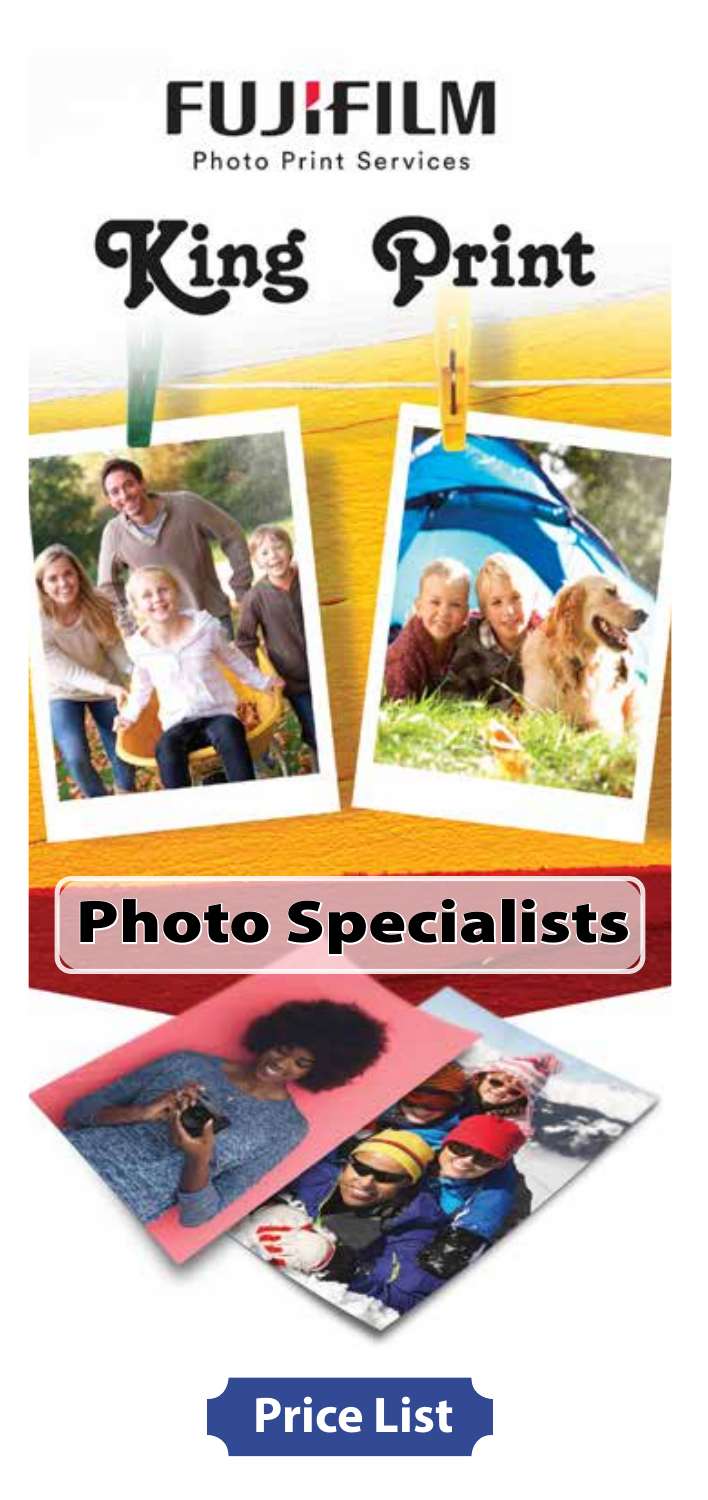## **Digital Prints**

#### **NEXT DAY SERVICE**

| <b>Print Size</b> | $1 - 10$ | $11 -$<br>25    | $26 -$<br>49    | $50 -$<br>99    | $100 -$<br>Plus |
|-------------------|----------|-----------------|-----------------|-----------------|-----------------|
| 6''x4''           | £1.00    | 80 <sub>D</sub> | 45p             | 30 <sub>p</sub> | 20p             |
| 7''x5''           | £1.46    | f1.17           | 66 <sub>p</sub> | 44 <sub>p</sub> | 29p             |
| $6''$ $x8''$      | £2.00    | £1.60           | 90 <sub>p</sub> | 60p             | 40 <sub>p</sub> |

#### **Enlargements**

| <b>Print Size</b> | $1 - 10$ | $11 -$ Plus |
|-------------------|----------|-------------|
| $8''$ x10"        | £4.40    | £3.52       |
| $8''$ x12"        | £5.28    | £4.22       |

#### **Square Prints**



| <b>Print Size</b> | $1 - 10$ |  |  |
|-------------------|----------|--|--|
| $3''$ x $3''$     | £1.00    |  |  |
| 5''x5''           | £1.04    |  |  |
| 6''x6''           | £1.50    |  |  |
| $7''$ x $7''$     | £3.08    |  |  |
| $8''$ x $8''$     | £3.52    |  |  |

| <b>EXPRESS SERVICE</b> |          |                 |                 |                 |                 |
|------------------------|----------|-----------------|-----------------|-----------------|-----------------|
| <b>Print Size</b>      | $1 - 10$ | $11 - 25$       | 26-49           | 50-99           | 100<br>Plus     |
| 6''x4''                | £1.25    | 90 <sub>p</sub> | 55p             | 40 <sub>p</sub> | 30 <sub>p</sub> |
| $7''$ x5"              | £1.82    | £1.31           | 80 <sub>p</sub> | 58p             | 44 <sub>p</sub> |
| $6''$ $x8''$           | £2.50    | £1.80           | £1.10           | 80 <sub>p</sub> | 60p             |

#### **Enlargements**

| <b>Print Size</b> | $1 - 5$ |
|-------------------|---------|
| $8''$ x10"        | £5.60   |
| 8''x12''          | £6.72   |

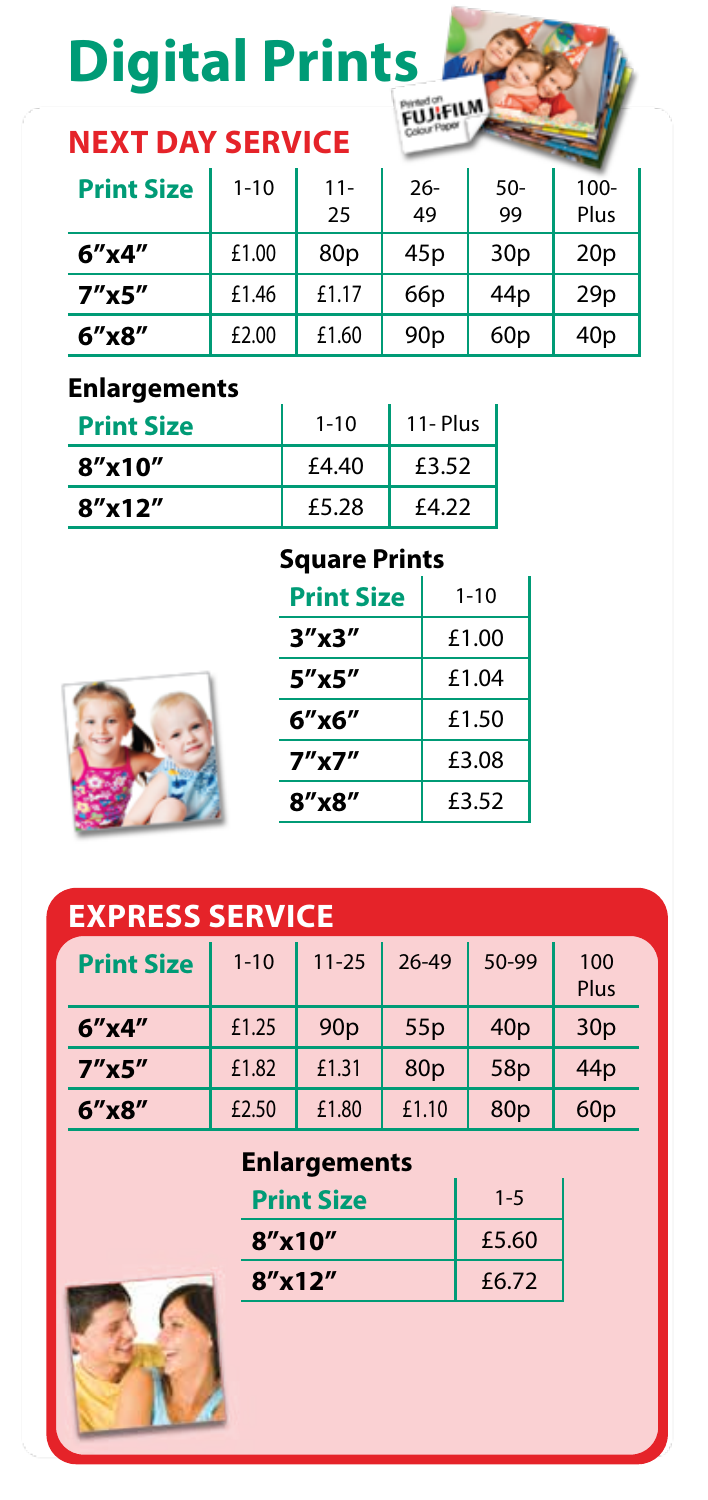### **Panoramic Prints**

#### **Next Day Service**

| 24"x5"  | £7.25  |
|---------|--------|
| 20"x8"  | £11.20 |
| 36"x10" | £19.95 |

Other sizes are available



#### **Media to CD**

| <b>Description</b>   | Price                        | Service             |
|----------------------|------------------------------|---------------------|
| Regular CD up to 200 | £2.95                        | Self service        |
| images               | per CD                       | only                |
| USB Drive, 16G       | £14.95                       | Self service        |
| Scanned photos to CD | £3.00 / image<br>$+£2.95 CD$ | Next Day<br>Service |
| Scanned photos to    | £1.50 / image                | 48 Hour             |
| CD, 10 or more       | $+£2.95CD$                   | Service             |
| Scanned photos to    | $50p$ / image +              | 48 Hour             |
| CD, 300 or more*     | £2.95 CD                     | Service             |

\* See in-store for deatils

#### **Prints to Prints**

| <b>Size of print</b> | Price  | <b>Extra Copies</b> |
|----------------------|--------|---------------------|
| $6''$ x4"            | £2.50  | £1.25               |
| 7''x5''              | £3.50  | £1.82               |
| $6''$ x $8''$        | £4.50  | £2.50               |
| $8''$ x10"           | £6.50  | £5.60               |
| 8''x12''             | £7.30  | £6.72               |
| 10''x15''            | £15.00 | £12.30              |

## **Slides to Prints**

**Price as Prints to Prints**

#### **Banners**

| <b>Description</b>               | Price  |  |
|----------------------------------|--------|--|
| 60"x24" Birthdays, Weddings, New | £29.95 |  |
| Born, More designs available or  |        |  |
| create your own from scratch     |        |  |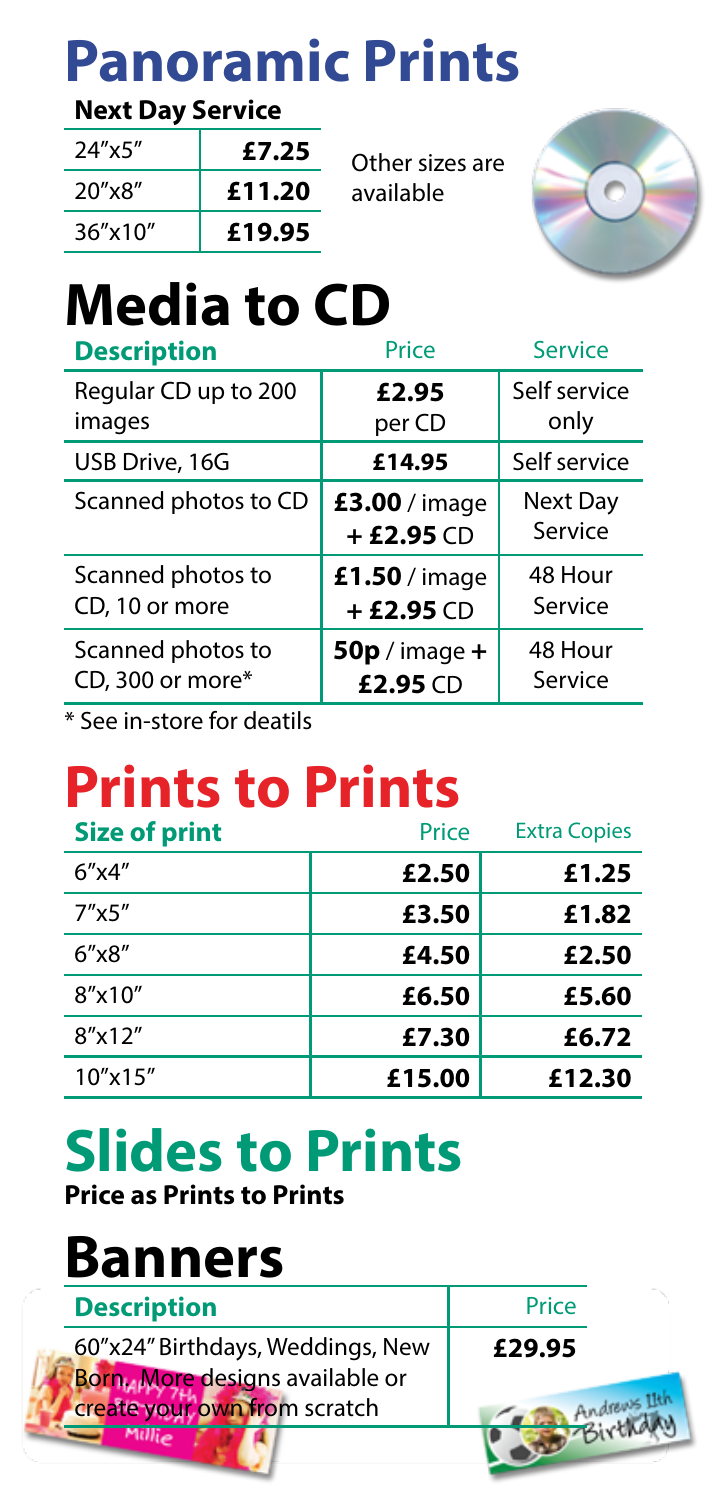#### **Collage Prints**

| <b>Size</b> | Price  |              |
|-------------|--------|--------------|
| 6''x4''     | £1.25  |              |
| 7''x5''     | £1.82  |              |
| Hang Em (2) | £1.82  |              |
| 6''x8''     | £2.50  | New baby     |
| 10''x8''    | £5.60  | 10x8 £4.50   |
| 10''x15''   | £12.30 |              |
| 12"x16"     | £13.50 |              |
| 20"x16"     | £17.70 | Home collage |
| 24"x8.7"    | £12.95 | 8x20 £8.00   |

# **Canvas Prices**

## **Photo Poster Prices**

**STAR** 

**Size** Price

| <b>Canvas Slim 18h</b>     |         |  |  |
|----------------------------|---------|--|--|
| Size                       | Price   |  |  |
| 12"x10"                    | £42.50  |  |  |
| 16"x12"                    | £47.00  |  |  |
| 20"x16"                    | £55.00  |  |  |
| 30″x20″                    | £77.00  |  |  |
| 12"x12"                    | £45.00  |  |  |
| 16″x16″                    | £52.00  |  |  |
| 20"x20"                    | £62.00  |  |  |
| 30"x30"                    | £85.00  |  |  |
| Panoramic                  |         |  |  |
| 30''x10''                  | £47.00  |  |  |
| <b>Gallery Canvas 44mm</b> |         |  |  |
| $800_x1000_{mm}$           | £150.00 |  |  |
|                            |         |  |  |

1000x1600mm **£240.00**

| 12"x10"    | 12.00  |
|------------|--------|
| 15"x10"    | 12.30  |
| 14"x11""   | £12.40 |
| 16/18"x12" | £13.50 |
| 20/24"x16" | £17.70 |
| 24″x20″    | 22.10  |
| 30x20"     | £26.80 |
| 36"x24     | £32.10 |
| A3         | £13.20 |
| A2         | £19.20 |
| A1         | £30.70 |
| A٥         | £63.40 |
| 16″x16″    | £15.80 |
| 18″x18″    | £18.30 |
| 20"x20"    | £19.40 |
| 1000x700mm | £37.00 |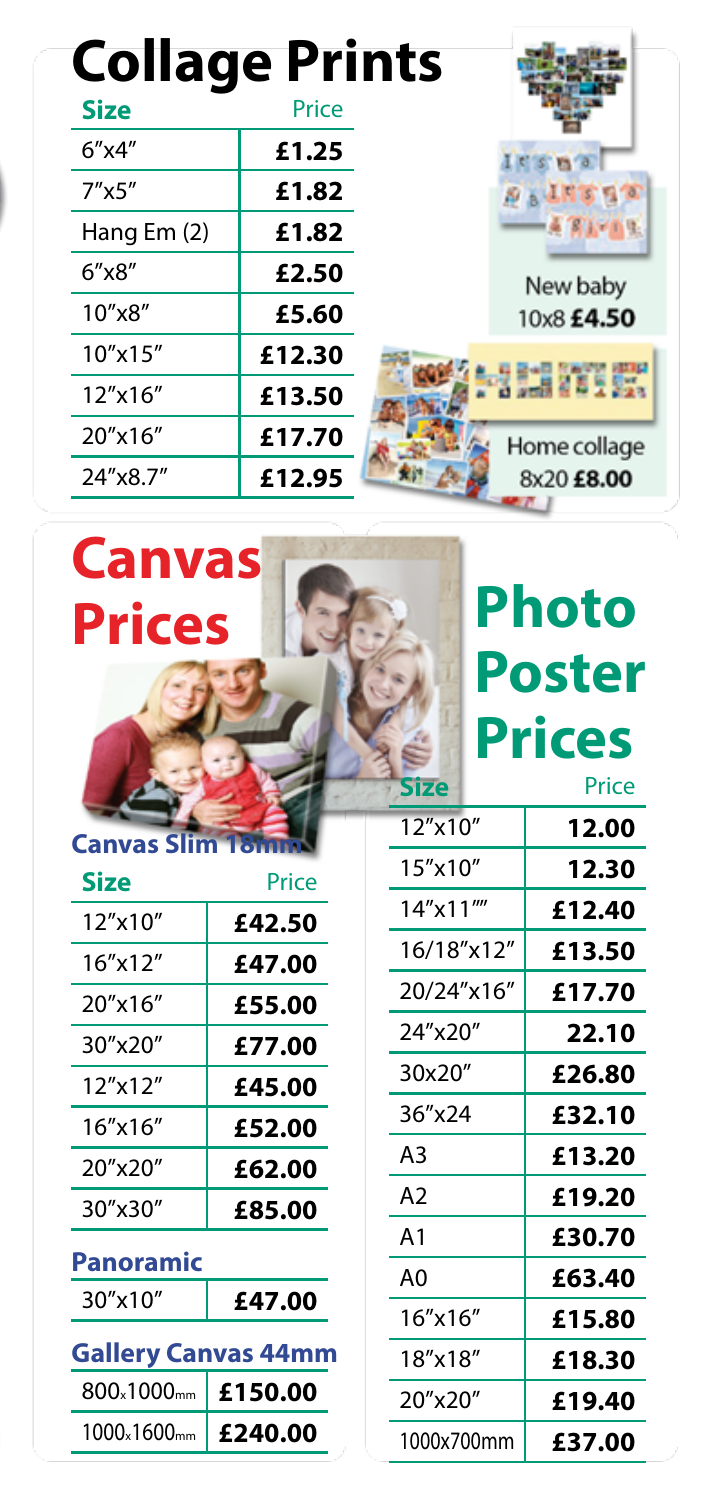#### **Photo Gifts Description**



| <b>Passport Keyrings</b>     | 2 images  | £2.95  |
|------------------------------|-----------|--------|
| Mug                          |           | £9.95  |
| <b>Wrapping Paper</b>        | 16x24     | £8.95  |
| Coaster                      | x4        | £15.80 |
| Photo Calendar               | 10x8      | £15.95 |
| <b>Ceramic Fridge Magnet</b> |           | £7.95  |
| <b>Mouse Mat</b>             |           | £9.95  |
| Jigsaw                       |           | £14.95 |
| <b>Metal Flask</b>           |           | £16.95 |
| <b>Cushion Cover</b>         |           | £15.95 |
| <b>Glass Coaster</b>         |           | £4.95  |
| <b>Suede Fibre Cushion</b>   | 450x450mm | £29.95 |
|                              |           |        |

## **Photo Books**

| <b>Description</b>    |                           | Price  |
|-----------------------|---------------------------|--------|
| 4x4 / 5x5<br>24 pages | Lustre or<br>gloss        | £10.95 |
| 8x8                   | Lustre                    | £37.95 |
| 24 pages              | Gloss                     | £42.50 |
| 8x8<br>20 pages       | Lustre<br><b>Next Day</b> | £44.95 |
| Α4                    | Lustre                    | £42.95 |
| 24 pages              | Gloss                     | £49.95 |
| Α3                    | Lustre                    | £79.95 |
| 24 pages              | Gloss                     | £99.95 |

**More options online and instore**



## **Passport & ID Photos**

No appointment needed, other sizes and digital also.

| <b>Description</b>                   | Price  |
|--------------------------------------|--------|
| British Passport (Prints or Digital) | £12.95 |
| British Passport (Prints & Digital)  | £18.50 |
| ID / Driving Licence Photo           | £11.95 |